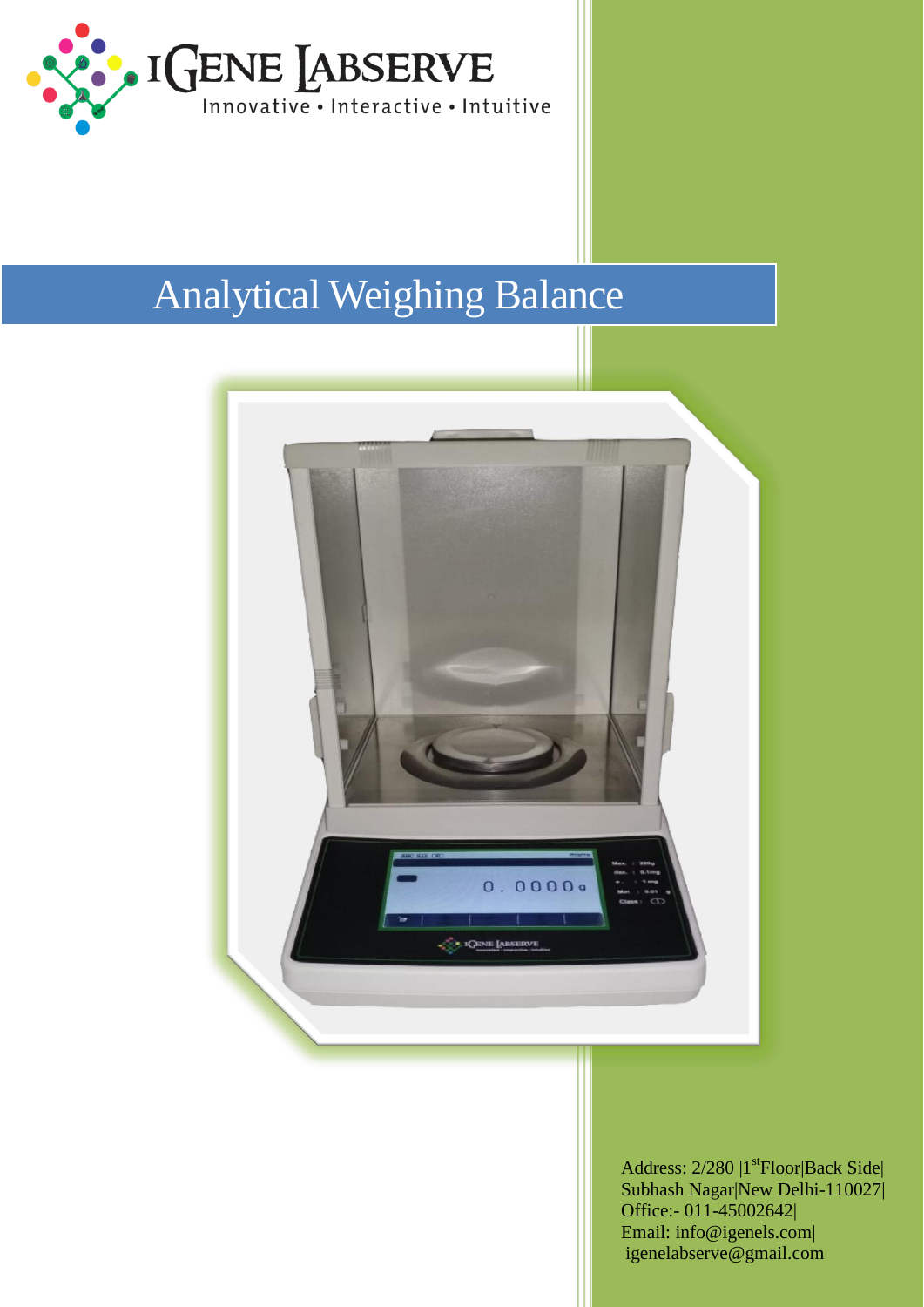

## **Standard Features:**

- High contrast, Large Backlit LCD Display for easy viewing with (Advance Eye protection)
- 30 Based on EMFC Brilliant MONOLOG single block technology
- Strong anti-shaking software for accurate result in normal vibration surface A.
- Standard RS 232 C interface USB port, easy to connect with PC / Printer **受**。
- Single touch key Fully Auto External / internal calibration **参**。
- Overload protection design.
- Mass unit conversion by toggling
- Conforms GLP / GMP and ISO 9001Standard.
- 20 standard global weighing units ※…
- User selectable stability and filter level.
- 参。 Easy operating system.
- **《** Below weighing system provided.
- Auto Density determination facility
- **GSM** weighing facility
- High grade chemical resistance body泰





Animal weighing



Caps lock of max indication



Density determination

Address:  $2/280$  |1<sup>st</sup>Floor|Back Side| Subhash Nagar|New Delhi-110027| Office:- 011-45002642| Email: info@igenels.com|igenelabserve@gmail.com